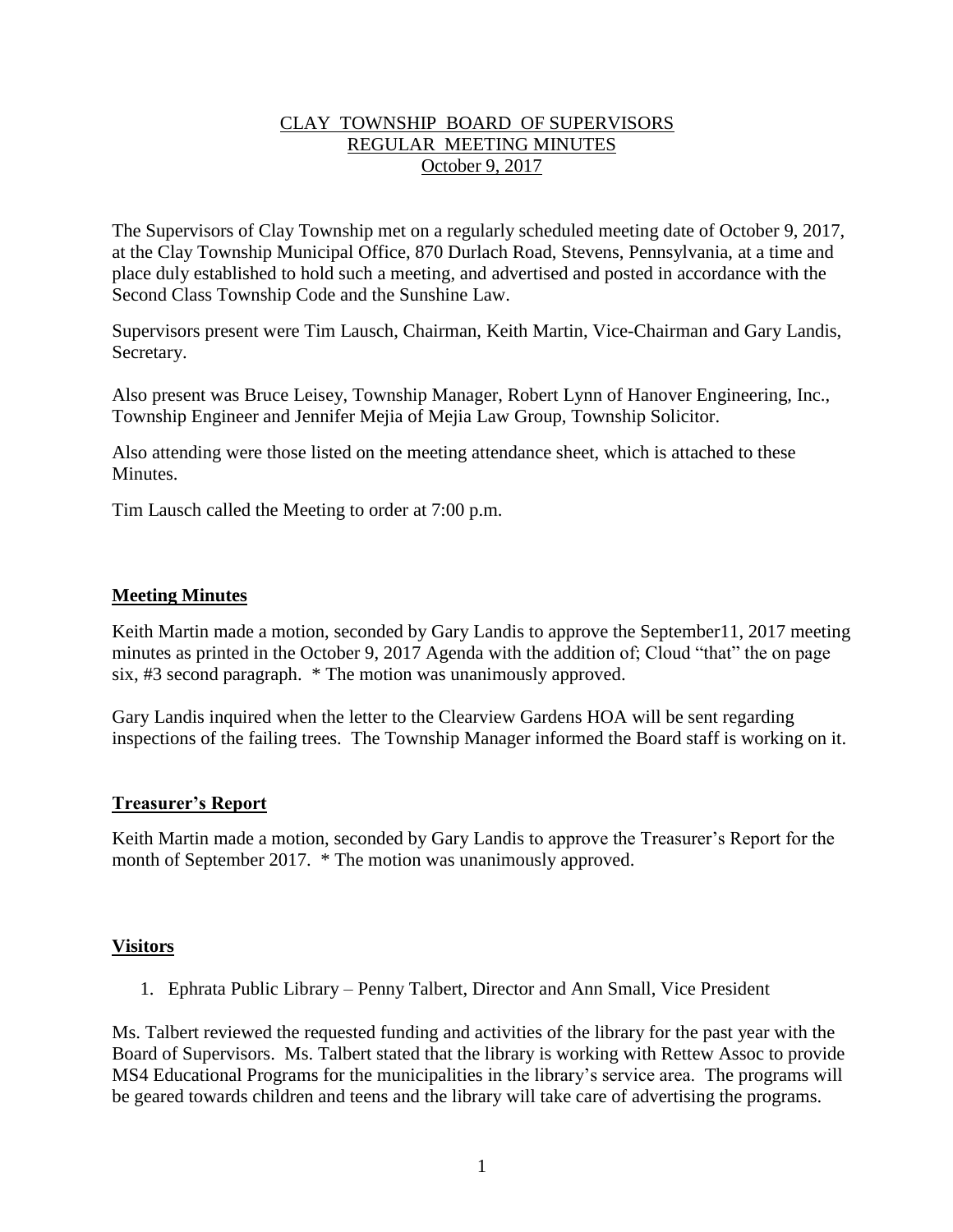# **Engineer's Report**

1. Edwin Kurtz – Escrow Release Request & Waiver of As-Built Plans

Bob Lynn informed the Board of Supervisors that all improvements have been satisfactorily completed and in compliance with the approved plan. Bob stated that he does not object to the waiver of the As-Build Plans request since his firm was present and inspected the facilities during construction.

Gary Landis made a motion, seconded by Keith Martin to approve the requested cash escrow release in the amount of \$1,082.15 and approve the waiver request of As-Built Plans. \* The motion was unanimously approved.

2. Wilmer & Ruth Thomas – Sewage Planning Module and Time Extension Request

Ted Cromleigh reviewed the module and plan with the Board of Supervisors.

Keith Martin made a motion, seconded by Gary Landis to approve Resolution #R100917 to approve the Wilmer & Ruth Thomas Sewage Planning Module. \* The motion was unanimously approved.

Gary Landis made a motion, seconded by Keith Martin to approve the requested plan time extension of 120 days to take action on the Wilmer & Ruth Thomas Sub-Division Plan. \* The motion was unanimously approved.

3. Homestead Investments – Waiver of Land Development and Stormwater Mgt Plan Time Extension Request

Marcus Kline, Homestead Investments, reviewed the project which consists of expanding a gravel pavement area into the cultivated area to the rear of the existing improvements. The project will add additional storage space for extra storage for his flooring business and the neighboring property. Zimmerman Masonry would like to park some of their equipment on the new gravel area. The proposed new gravel area would be a multi-use storage area for Homestead Investments and Zimmerman Masonry.

Ted Cromleigh, Diehm and Sons, reviewed the waiver request with the Board of Supervisors.

Keith Martin made a motion, seconded by Gary Landis to approve the following waiver request as outline in the Hanover Engineering letter dated 8/28/17. \* The motion was unanimously approved.

Section 303 and Section 304 – Processing of a Land Development Plan The applicant is requesting a waiver of the requirement to process a Land Development Plan for the project. The applicant proposes to process a Stormwater Management Plan. The applicant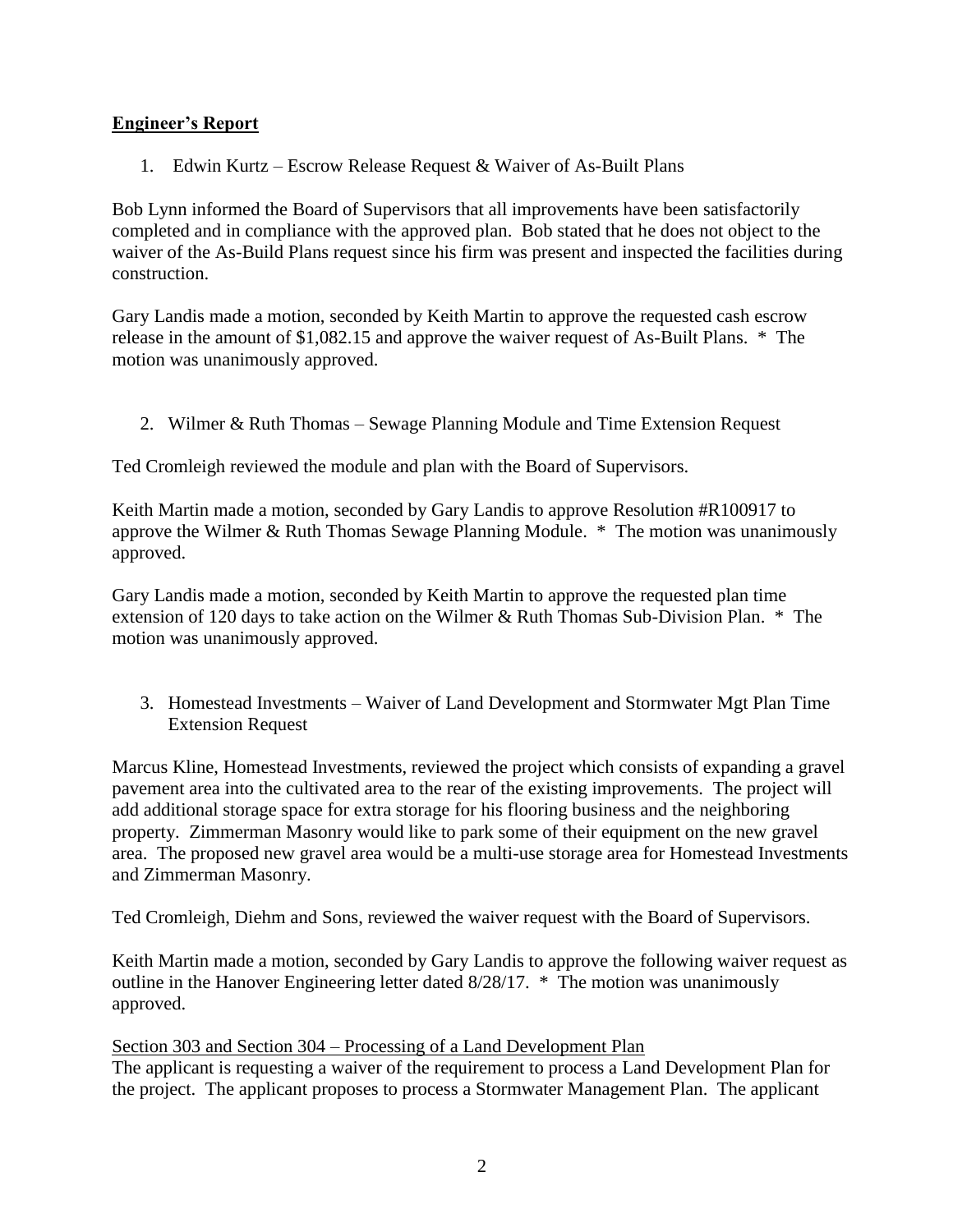feels that the waiver of land development, processed along with the Stormwater Management Plan will allow the Township opportunity to review the plan and condition the waiver on any items that are deemed necessary. The justification provided is that the scope of the project is limited to expanding an existing basin for stormwater; no property lines are being changed and no buildings are proposed. The applicant also notes that a Land Development Plan was processed for the prior subdivision and building and addressed the design elements such as site access, etc.

Gary Landis made a motion, seconded by Keith Martin to accept the 90 day time extension on the Stormwater Management Plan. \* The motion was unanimously approved.

There was discussion on fencing and screening requirements for industrial storage required by the Clay Township Zoning Ordinance. The Zoning Officer will forward his comments in writing to the Board of Supervisors and Applicant.

4. Jesse Kinsinger – Waiver of Land Development and Stormwater Management Plan

This item was tabled, there were no representatives at the meeting.

5. Heath Weaver – Escrow Release Request

Bob Lynn reviewed the punch list and escrow release letter dated 10/6/17 with the Board of Supervisors.

Keith Martin made a motion, seconded by Gary Landis to approve an escrow release in the amount of \$11,977.54 leaving an escrow balance of \$3,145.90. \* The motion was unanimously approved.

# **Visitors – Cont**

2. Ephrata Rec Center – Jim Summers

Mr. Summers thanked the Board of Supervisors for participating in the Summer Rec Program. Mr. Summers stated that the recommended contribution from Clay Township for 2018 is \$8,256 which is based on the actual attendance in 2017 at a cost of \$32 per class. The class price has remained the same for the last 4 years.

No decisions were made at this time.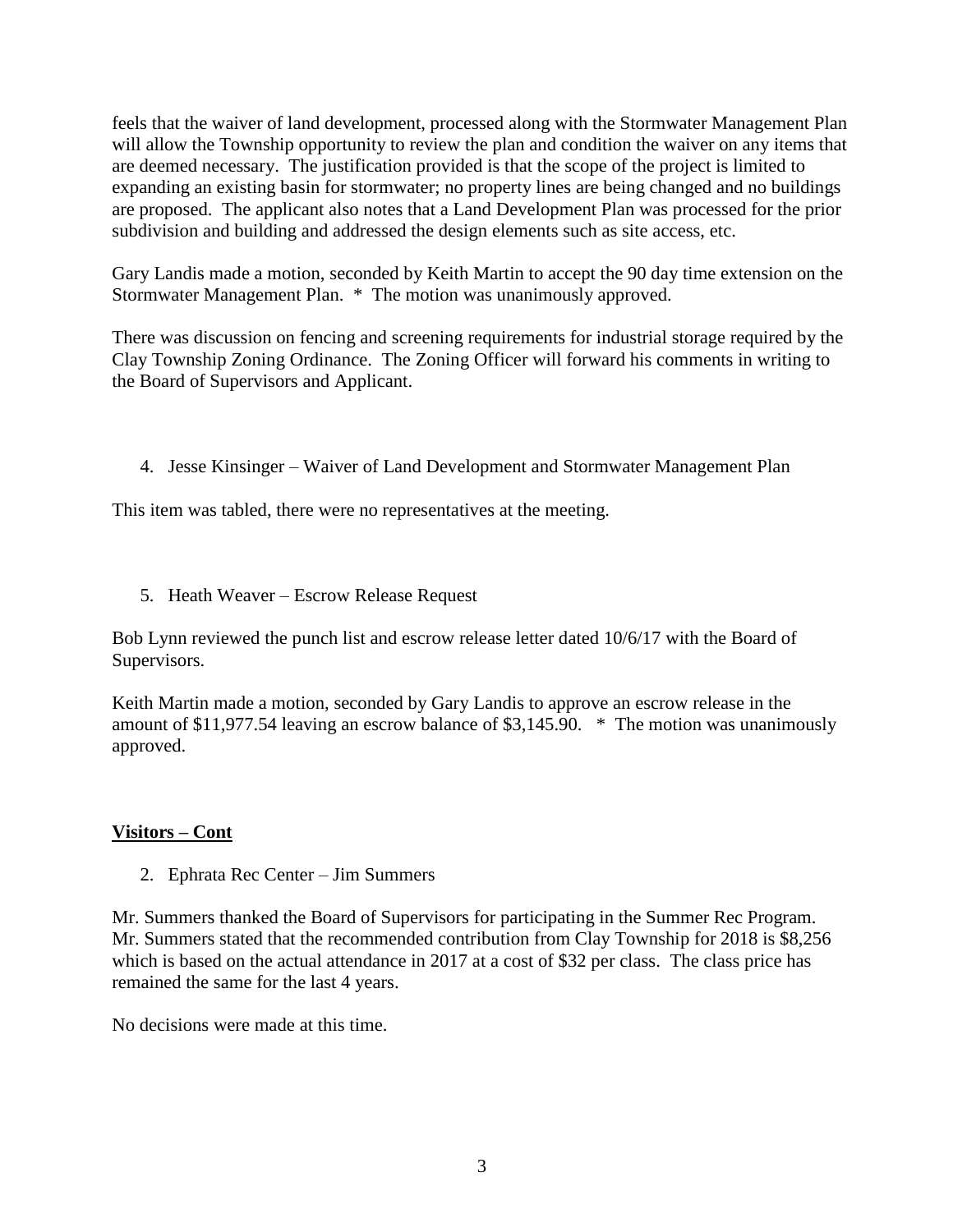3. Richard Stauffer, Clay School Road

Rick Stauffer inquired what was the Board of Supervisors position on preparing a Comp Plan in 2018. Mr. Stauffer would like to see a Comp Plan started in 2018.

# **Old Business**

1. Charity Gardens HOA – request to plant trees on park property

The Township Manager reviewed the request with the Board of Supervisors and informed them that the Clay Township Park & Rec Board recommended the HOA install signs indicating "Private Property" as the first step. If further action is needed, it is their recommendation to install a fence on the stop of the swale instead of planting trees. Their concern is the trees cannot be planted on the private property because of the easement and would have to be planted on park property 25- 30" off the property line and will encroach on the park property.

The Board of Supervisors stated they are not in favor of planting the trees at this time and would suggest spacing signs along the property line to identify the basin as private property.

2. Furnace Hill Road, Camp Road and West Girl Scout Road Storm Water Issues

Bob Lynn reviewed his findings with Jon & Kathy Stoner, 280 West Girl Scout Road and the Board of Supervisors.

Bob indicated his recommendations to reduce stormwater issues at the Stoner residence would be to clean out sediment and rocks from the stormwater channel on the North side of the property, replace the corrugated pipe under West Girl Scout Rd with a HDP pipe of the same size which will increase the flow capacity and regrade the gutter along the road on the West side (Stahl property) to divert the water which now flows over the road to the pipe that is being replaced.

3. Wildflower Pond Retention Basin

Bob Lynn informed the Board of Supervisors he is working with that Dr. Busko's Engineering firm, Mike Saxinger, to review the design and completion of the repairs to the basin this fall.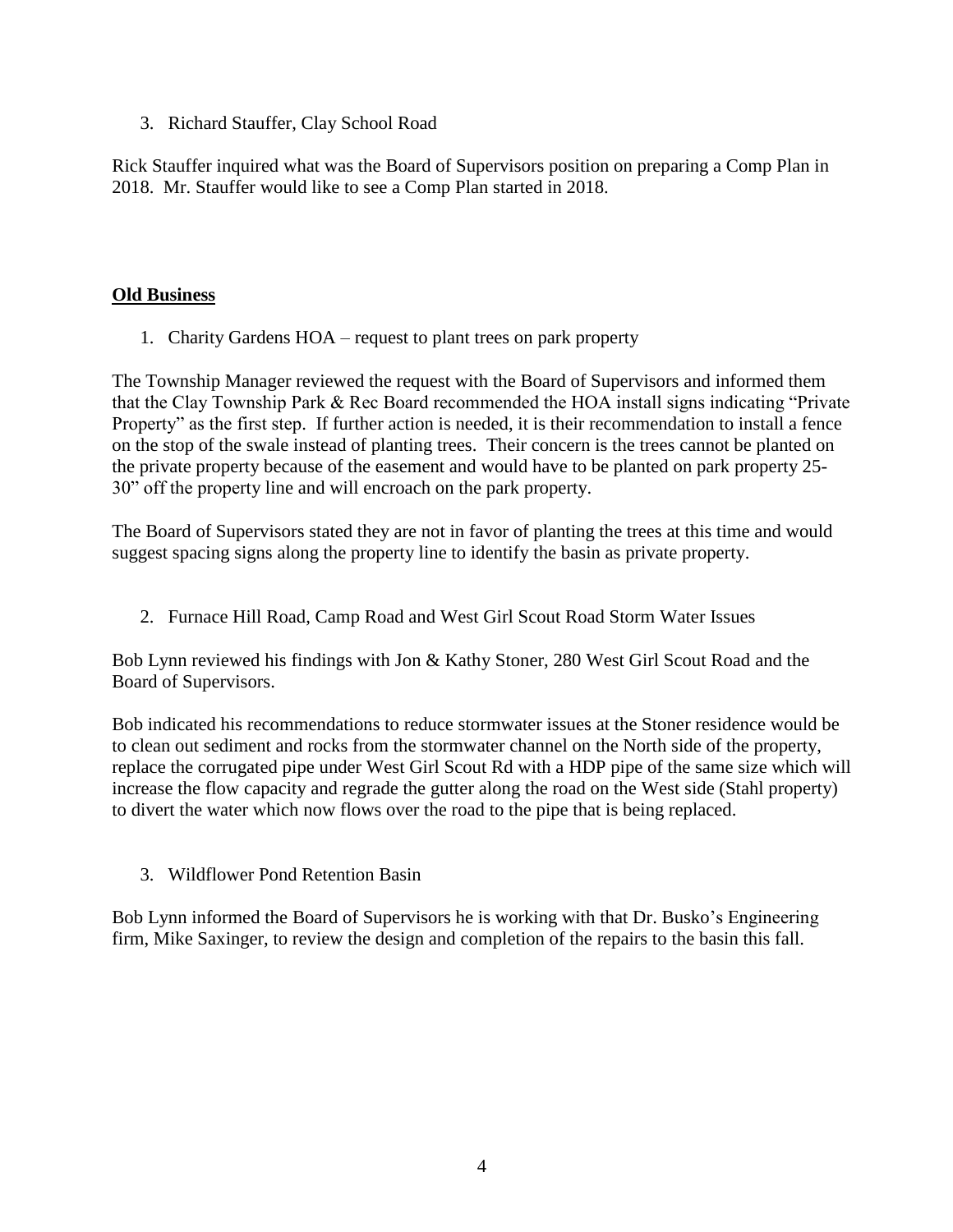#### **New Business**

1. Request for Payment for the Snyder Park Pavilion Project

Bob Lynn reviewed the payment requests with the Board of Supervisors.

Keith Martin made a motion, seconded by Gary Landis to approve payment #8 on Contract #1 in the amount of \$5,563.80 to Amric Construction. \* The motion was unanimously approved.

2. Authorize Participation in Local Bridge Inspection Program

After discussion, Keith Martin made a motion, seconded by Gary Landis to execute Agreement with Mackin Engineering Company to perform local bridge inspections in Clay Township from 2018 to 2022 as required by Penn Dot. The cost of the inspections will be deducted from Liquid Fuel monies received from the State. \* The motion was unanimously approved.

3. Financial Audit Services from 2017 Audit

Bruce Leisey informed the Board of Supervisors he received a correspondence from Weinhold Nickel indicating they are considering discontinuing the local government audit practice.

The Board of Supervisors authorized Bruce Leisey to prepare and send a Request for Proposal (RFP) for the completion of the 2017 Financial Audit.

#### **Bills to be Paid**

#### General Fund

Gary Landis made a motion, seconded by Keith Martin, to approve the General Fund bills totaling \$122,433.32 for the month of September. \* The motion was approved unanimously.

#### Rec Fund

Gary Landis made a motion, seconded by Keith Martin, to approve the Recreation Fund bills totaling \$8,350.31 for the month of September. \* The motion was approved unanimously.

#### Sewer Fund

Gary Landis made a motion, seconded by Keith Martin, to approve the Sewer Fund bills totaling \$3,422.79 for the month of September. \* The motion was approved unanimously.

#### Liquid Fuel Fund

Gary Landis made a motion, seconded by Keith Martin to approve the Liquid Fuel Funds bills totaling \$65,003.43 for the month of September. \* The motion was approved unanimously.